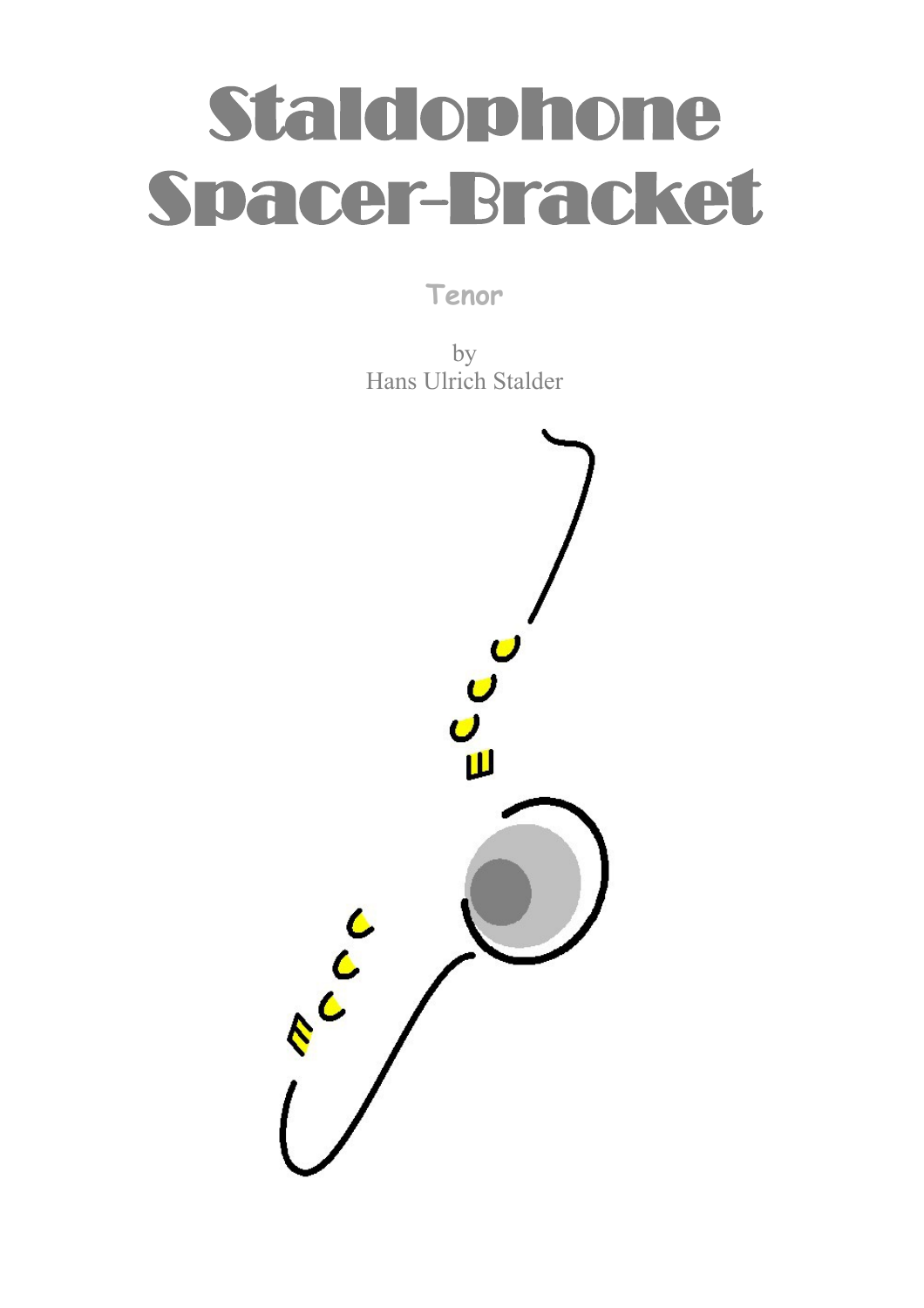## **Construction Notes**

The present construction consists primarily of a misused jigsaw. The jigsaw has a leg length of 30 centimetres and a leg spacing of 14 centimetres.

Everything was unscrewed and the two ends shortened down to the last hole. Small rubber rings were attached wherever the jigsaw could come into contact with something. Short rubber hoses were also slipped over the two thigh ends.

In addition, three small snap hooks, two metal rings, a black cord and a cord stopper were required.

The distance from the carrying band ring (ring for sling) to the fretsaw arch is about 18 centimetres. The length can be adjusted with the cord stopper. The distance from the horn body to the jigsaw end holes is about eight centimetres.